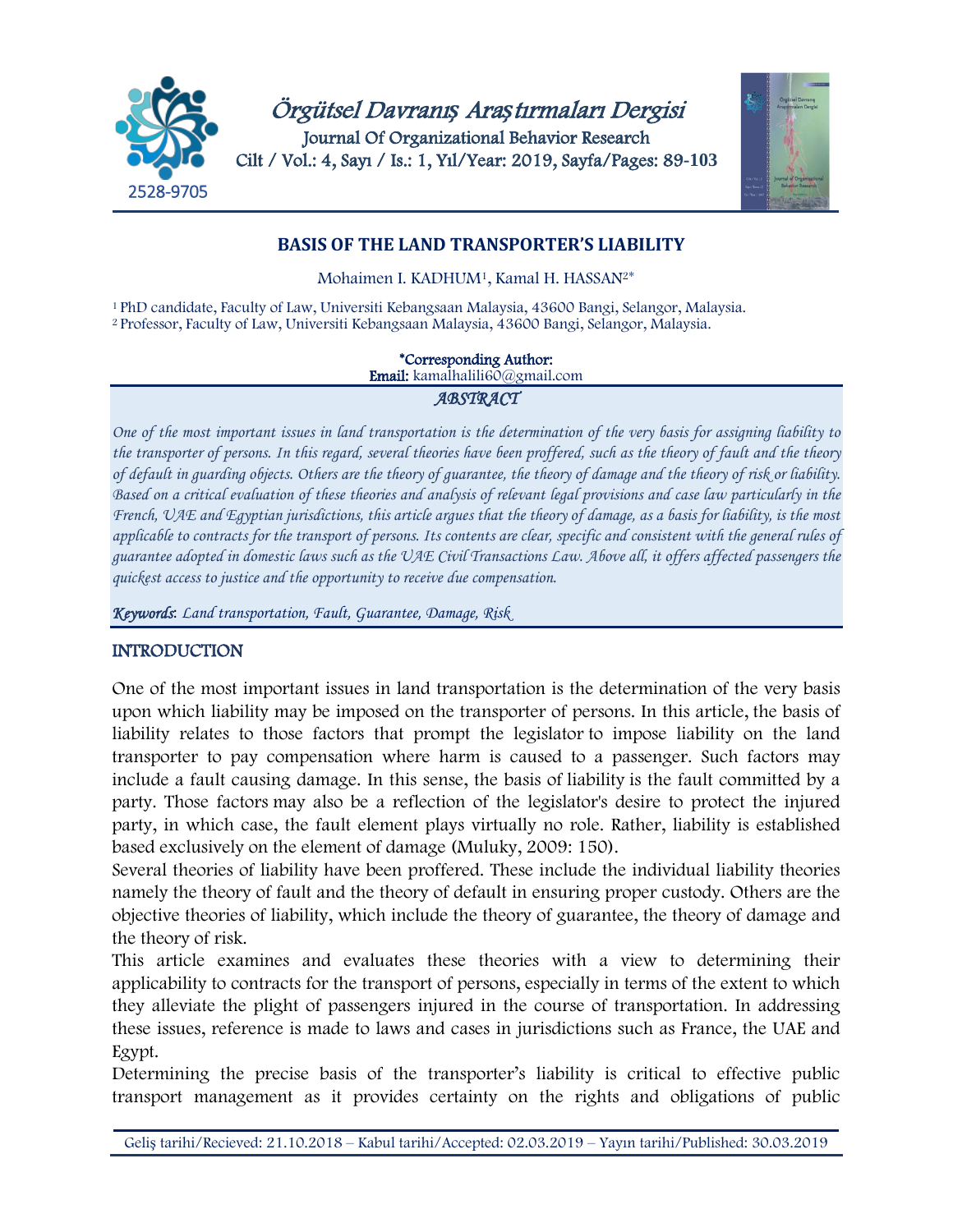## Örgütsel Davranı*ş* Ara*ş*tırmaları Dergisi 90 Journal of Organizational Behavior Research Cilt / Vol.: 4, Sayı / Is.: 1, Yıl / Year: 2019, Sayfa / Pages: 89–103

transporters and their passengers. It helps particularly in minimising harm to passengers and alleviating their burden of proving the transporter's liability before receiving compensation for harm suffered during transportation. This article illuminates these issues, and in doing so, contributes to awareness creation on one of the most contested subjects in public transportation, especially the transport of persons. The article will be of particular benefit to regulatory authorities, transport operators, passengers and academic institutions concerned with public transport management.

## METHODOLOGY

Given its legal nature, this research is doctrinal in approach. Doctrine means knowledge, instruction, or learning. It is the "synthesis of various rules, principles, norms, interpretive guidelines, and values'' (Hutchinson and Duncan, 2012: 3).. Characterised by the study of legal texts (Chynoweth, 2008: 29), doctrinal research "provides a systematic exposition of the rules governing a particular legal category, analyses the relationship between rules, explains areas of difficulty and perhaps, predicts future development" (Chynoweth, 2008: 32).

The doctrinal approach is most suitable for the present purposes since the central objective of this article is to examine the legal framework for determining the liability of transporters for harm caused to passengers during the transportation process. This approach is evaluative, capable of addressing the issues under study, and enabling the attainment of the overall research objective. As is typical of most legal studies, this research is qualitative and library-based. Qualitative research enriches research data and provides a more comprehensive perspective of the problem investigated, enabling a thorough understanding of it.

Two types of data, primary and secondary, are employed in this research. Primary data include both the law itself and the case law. The secondary data augment the primary data and comprise academic journals, textbooks, newspaper articles, government publications and online databases relevant to the research problem. Secondary data facilitate the exploration of past studies, as well as relevant concepts and ideas, which enable the research problem to be answered, and ensure attainment of the research objective.

An inevitable part of the research process is data collection. In the present research, data were collected mainly from university libraries across several countries, such as the University of Baghdad, Iraq, Utara University of Malaysia, National University of Malaysia, University of Malaya, the International Islamic University of Malaysia and the University of Sharjah in the UAE.

The last segment of the research methodology relates to data analysis. This is the interpretation and understanding of the research data collected. In this article, analysis of the research data was performed using the analytic approach. This approach is justified since the research draws significantly on documentary materials such as statutes, cases and scholarly articles. The analytic approach allows for critical assessment and thorough understanding of data, enhances the accuracy of results as well as the drawing of the right conclusions. As noted, the central objective of this research is to examine the legal framework establishing the basis of the transporter's liability for harm caused to passengers in the course of transportation. Using the analytic approach, it was possible to critically analyse relevant laws and cases focusing specifically on this issue in such jurisdictions as France, the UAE, Iraq and Egypt.

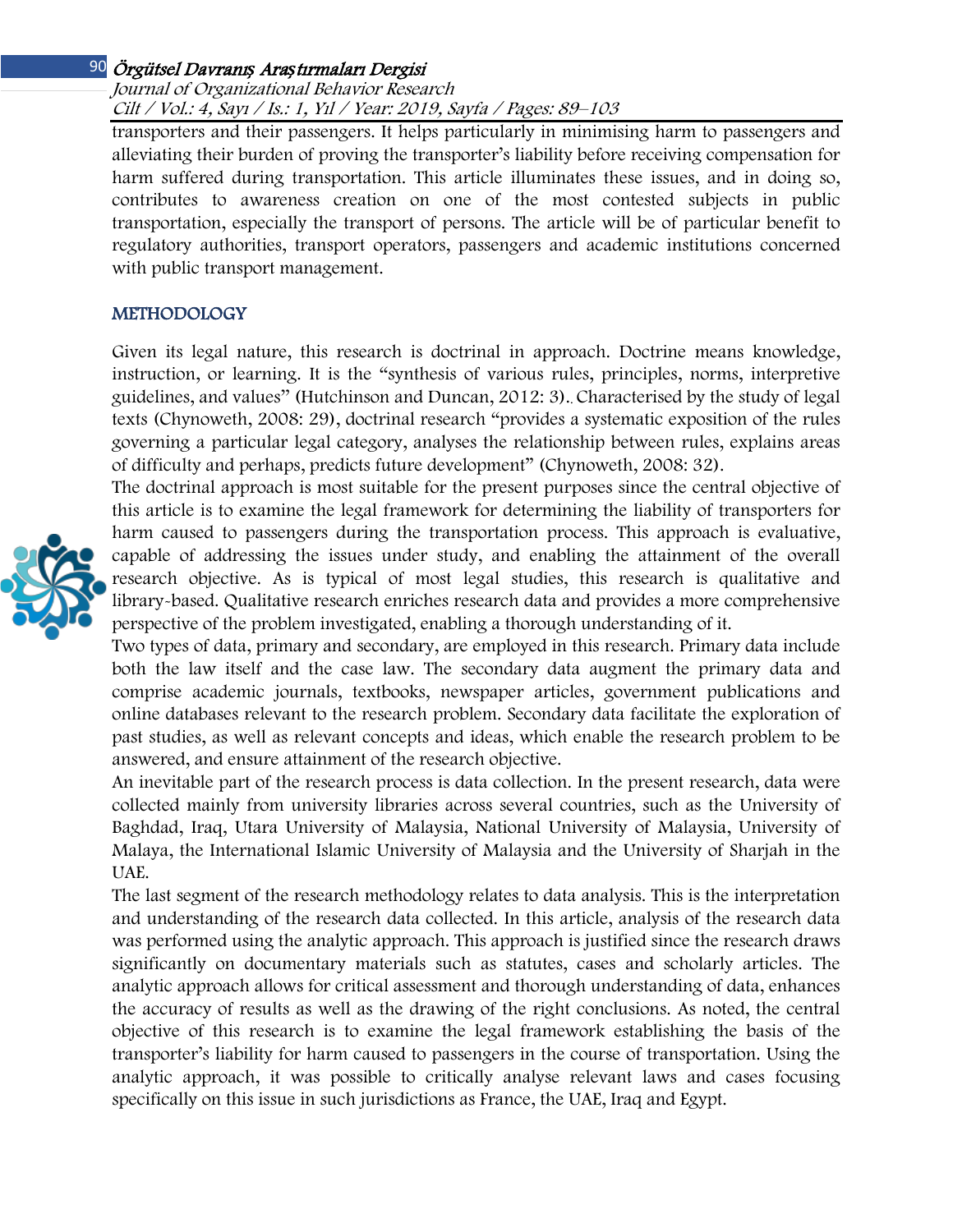### **FINDINGS**

Diverse theories have been put forward that seek to explain the basis of the transporter's liability for harm caused to passengers during the performance of the transportation contract. This section of the article reviews such theories.

## Theory of Fault

Most legislative provisions have tended to shy away from any definition of the concept of "fault," leaving it to legal commentators. While there are many and varied definitions of the concept of "fault," perhaps the most basic definition relevant to the present study on transportation contracts is that which defines "fault" as a breach of an existing duty (Murkus, 1993: 186-187).

The predication of liability on the notion of "fault," was an outcome of the development of liability in the old French civil law whose provisions on liability were closer to the idea of punishment than of reparation. In the UAE, Article 383 of the Civil Transactions Law provides that unless otherwise stipulated by law or agreement, an obligor, who is required to keep or manage a thing or take precaution to implement a commitment, would be deemed to have discharged that obligation, if he exercises such care as a reasonable man would do, even if the intended objective is not achieved. He would, however, remain liable for any fraud or gross negligence on his part. This article corresponds to Article 1137 of the French Civil Code, which focuses on contractual liability.

Moreover, according to Article 386 of the UAE Civil Transactions Law, if the specific performance of an obligation is impossible for an obligor, he will be liable to pay compensation for the failure to discharge that obligation, unless the impossibility of performance was caused by an unforeseeable event. This article is the equivalent of Article 1147 of the French Civil Code. Under this theory, the transporter is the obligor and is responsible for the performance of the obligation arising out of the transportation contract, which binds him to do so. Failure to discharge this obligation shall be deemed to be a contractual fault. On this account, the transporter is not liable for harm caused to the passenger, unless fault is committed. That fault will be recognised only when it arises from the transporter's personal action, not that of a third party.

The transporter's failure to fulfill its obligation amounts to fault on its part, which renders it liable (Al-Miqdadi, 1997: 96). It may not be discharged from this liability, unless an interruption of the causal link between its wrongful act and the harm suffered by the passenger is established. Fault is an essential element of liability, otherwise it would have no essence. Causation is also an important element of liability, as the transporter would not incur liability in its absence. To be entitled to compensation, the passenger must prove the transporter's fault, and that such fault has caused him harm. As Planiol comments, to impose liability without fault, would amount to social injustice. It is like condemning an innocent person in criminal law (Al-Miqdadi, 1997: 97). Hence, the element of damage per se cannot constitute the basis of liability because it would result in accountability without fault; a result which is incompatible with the demands of justice.

### Theory of Default in Ensuring Proper Custody

Some commentators base the transporter's liability on the theory of default in ensuring proper custody, which presumes its liability. The transporter may only be discharged from this

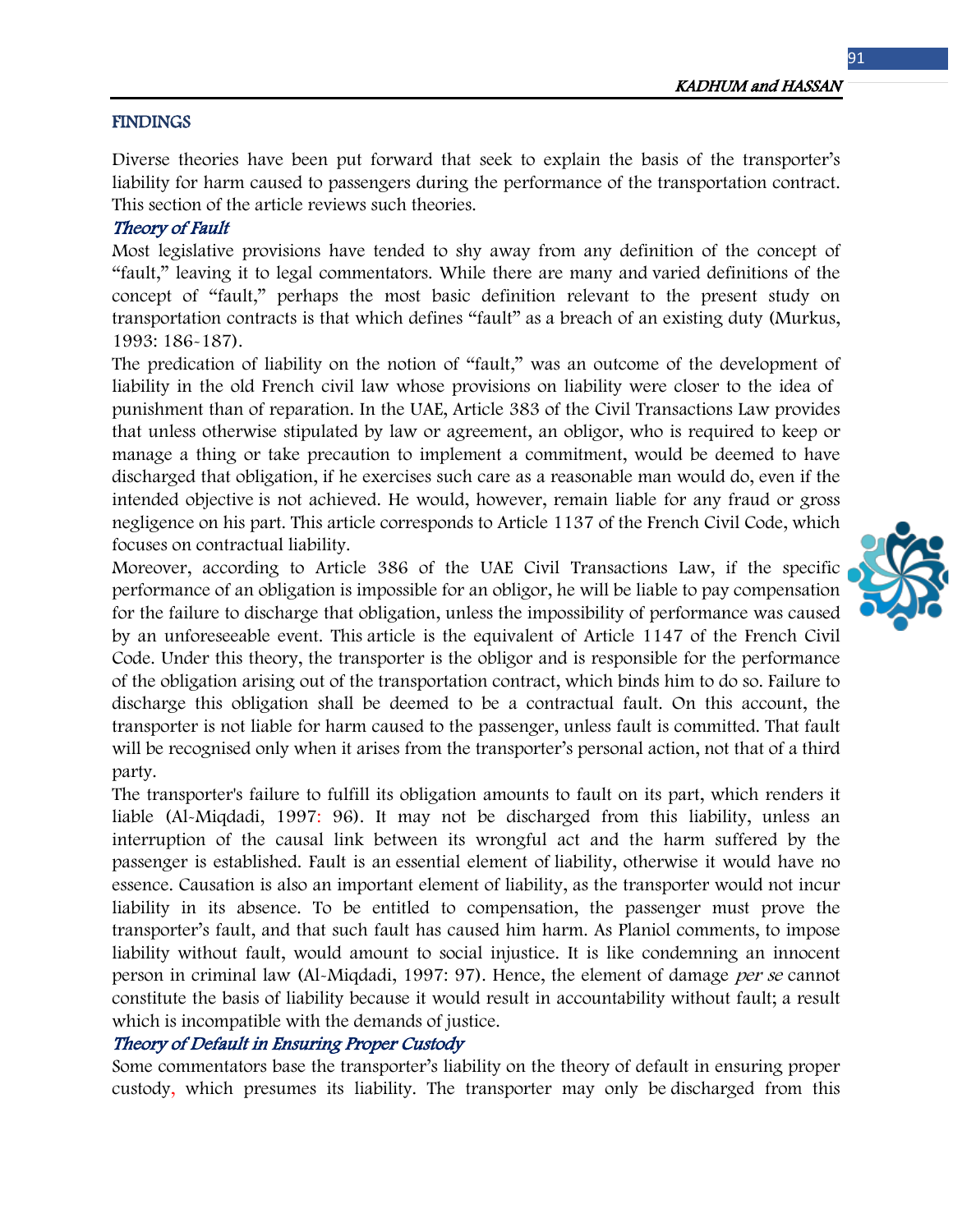### Örgütsel Davranı*ş* Ara*ş*tırmaları Dergisi 92 Journal of Organizational Behavior Research Cilt / Vol.: 4, Sayı / Is.: 1, Yıl / Year: 2019, Sayfa / Pages: 89–103

liability, if it proves an extraneous cause, such as force majeure, the passenger's fault or the fault of a third party. According to this theory, the transporter would be liable for harm caused to the passenger due, for example, to the deviation of the car or train from its normal course, or due to some physical damage. Recent developments in economic life make it necessary to apply legal provisions governing the custody of objects to the determination of the transporter's liability. Therefore, the theory of default in ensuring proper custody presumes the fault of the custodian. This fault is constant and takes effect once harm has been caused to others by the means of transportation.

Default in ensuring proper custody is the breach of a specific obligation, which requires the obligor to ensure proper control of a machine or object so as not to get out of his control and cause damage (Al-Naqib, 1980: 381). Jurists who support the fault theory try to base liability for objects causing damage on the general rules of fault-based tortious liability (Al-Miqdadi, 1997: 103). A person is accountable for his own personal fault and also liable to pay compensation for harm caused to others by an object under his custody. This is because the occurrence of such harm implies that he has committed a fault by failing to take necessary measures to prevent the harm caused to others by that object. He is, therefore, liable for this act of negligence, which constitutes a personal fault (Murkus, 1936: 302).

In that case, the injured party does not have to prove fault because it is presumed. Nonetheless, he is expected to establish the conditions necessary for the attachment of liability for failure to ensure the proper custody of that object. First, he must prove that the defendant is the custodian of the damage-causing object and that he is the owner of the means of transportation, unless the latter proves that the duty to guard that object resides in another party. In such a case, that other party would be liable (Ripert, Roblot 1996: 689). To ensure that the injured party is not denied the right to compensation, this theory makes a legal presumption that the custodian of the object is at fault. This presumption is fixed and may not be rebutted by claims that the custodian hardly commits any fault or that he took a course of action which is consistent with that of a normal man (Danoun, 2005: 103).

Fault shall not be presumed where there is a contractual relationship between the custodian and the victim. The transporter, which is contractually responsible for the safety of the passenger by exercising due diligence shall be liable under the transportation contract and not tortiously under a presumed fault theory. If a contract is made between a superior and a subordinate, then that contract imposes on the superior an obligation to ensure the safety of the subordinate. In such a situation, the liability of the former shall be of a contractual type, if any harm is caused. Where, however, the contract does not entail an obligation to ensure the safety of the subordinate or where no such contract exists between the subordinate and the superior, the latter shall be tortuously liable to the former on the basis of the presumed fault theory (Al-Sanhuri, 2011: 1229-1230).

Although he refers to the idea of real fault, (Al-Sanhuri 2011: 1229-1230) argues the necessity to apply the presumed fault theory by noting that the presumption does not accept proof of the contrary. This is because the failure to control the object is the basis of the fault, which is proven by the damage caused. Therefore, there is no need to prove it with any other evidence. Any fault presumed in a way that does not permit proving the opposite is, in a way, a conclusive, not a presumed one. The law makes it a conclusive fault such that the mere occurrence of the harm would serve as proof of the custodian's loss of control over the object.

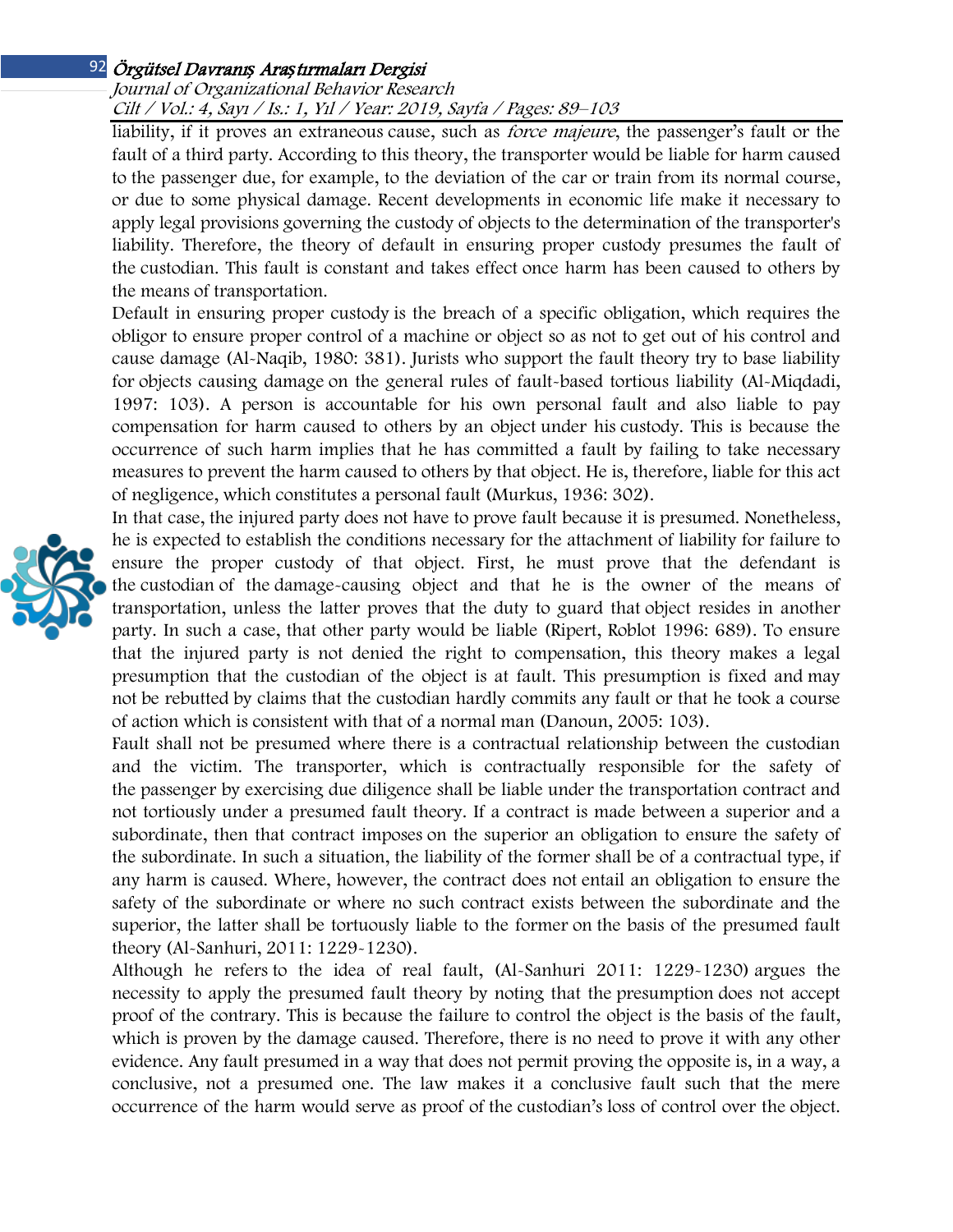However, one can only arrive at this conclusion where legally acceptable evidence is provided by showing the occurrence of harm leading to an irrefutable presumption.

The Egyptian judiciary has applied the liability-related rules, subject to proof that the custodian has committed a fault. It is, however, liberal in finding such a fault. The least possible degree of negligence, if not mere knowledge of the possibility of risk posed by the object, is sufficient to justify a finding of fault (Danoun, 2005: 107). It is unfair to place the burden of proof on a passenger harmed in an accident since the transporter is better placed to explain what happened. This is the rationale of the legislator's adoption of the notion of presumed fault.

According to Mazeaud, Article 1384 of the French Civil Code imposes a specific legal obligation on the custodian of an object; the obligation to prevent that object from getting out of his control to cause harm to others (Abul-Lail, 1980: 78-79). That obligation is not limited to the exercise of due diligence. It is also an obligation to achieve a result. Hence, it is only fulfilled by preventing an object from getting out of one's control. If a person loses control over an object, which causes damage to others, he is deemed to have breached his obligation to ensure proper custody, obviating the need to prove fault (Abul-Lail, 1980: 113). The custodian can only be discharged from liability, if he proves the intervention of an extraneous cause. In that case, there would be no causality between that object and the alleged harm.

Ripert (1996: 819), argues that if harm is caused by something to which Article 1384 of the French Civil Code applies, it shall be assumed that the custodian has renounced his legal obligation to control and supervise it. On the other hand, if the object is ordinarily harmful (Danoun, 2005: 116), then the mere occurrence of that harm would imply the existence of fault on the custodian's part. The custodian, therefore, has a legal commitment to achieve a result, which requires exercise of control over the object to prevent it from harming others. Where the object causes harm, it would be construed as the result of the custodian's failure to ensure proper custody of same.

#### Theory of Guarantee

This theory and the ones, which follow, are usually described as the objective theories of liability. They are based on a material factor that considers the relationship of the object to the risk it poses. The owner or custodian of that object has to bear liability for any harm it causes as long as he operates and benefits from it. The theories suggest that liability is based not on fault, but on the notion that whoever carries on a harmful activity in the community shall be liable to pay compensation for any harm resulting from that activity. Among the jurists, who have advocated these theories are Sally, Joe, Saran, Savatier and Demog.

With specific regard to the theory of guarantee, some of the jurists, who have attempted to base liability on this notion, are Starck and Picard. These jurists argue that civil liability fulfils two basic functions, which are guarantee and special punishment. This means that the basis of liability comprises guarantee and a special sanction. According to Stark, the basis of liability for an activity rests on the idea that the party carrying on that activity must provide guarantee to those, who may be harmed by it. For Suleiman though, the theory of guarantee is largely similar to the theory of liability and, therefore, has not been well-received (Zahdur, 1990: 111). Stark, nevertheless, distinguishes his theory, which is based on the protection of the rights of affected parties, from the theory of liability that views compensation as a necessary counterpart to the benefit enjoyed from an activity. Since the affected party is exposed to harm, he ought to be protected by law through the principle of obligation to ensure safety. This

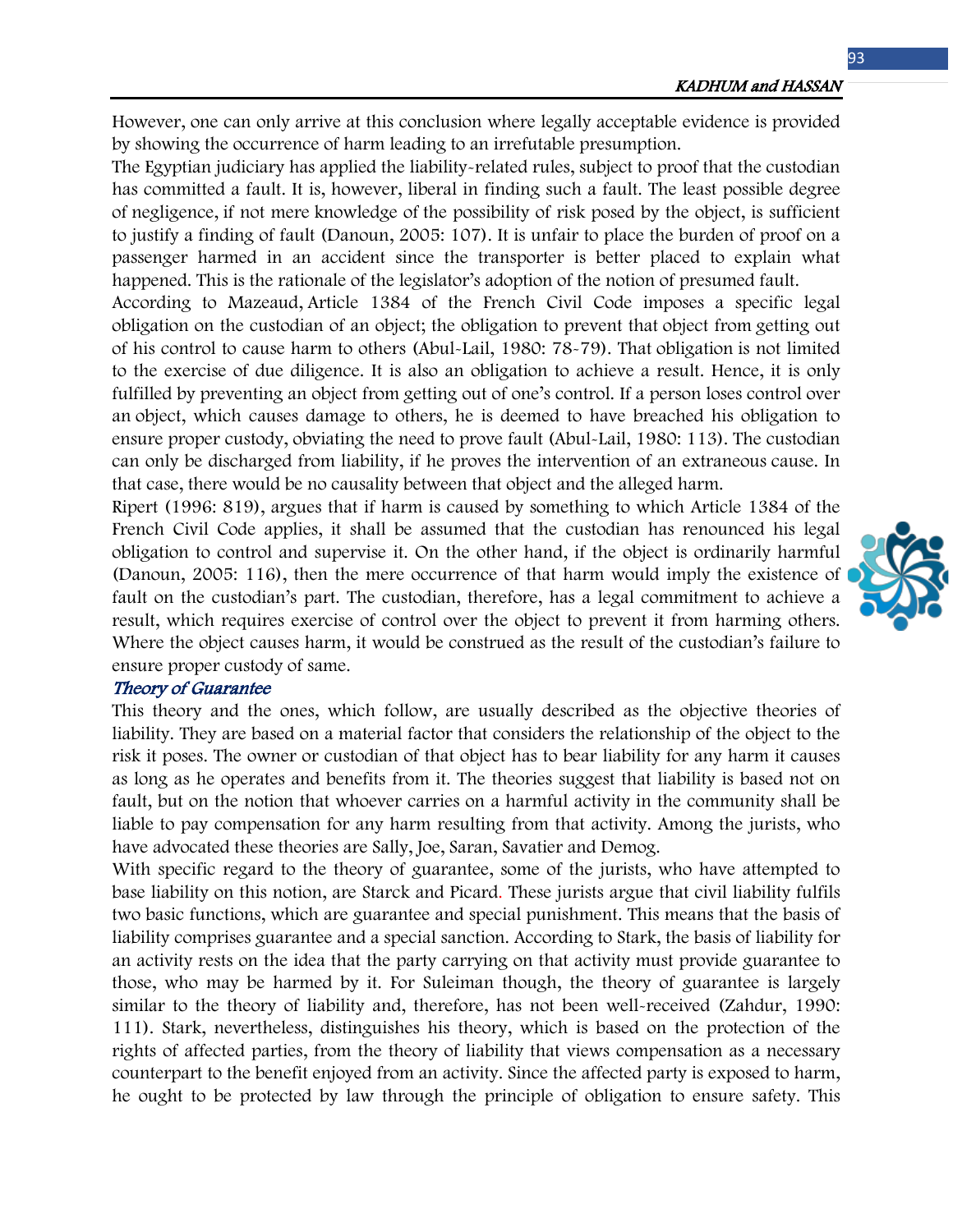## Örgütsel Davranı*ş* Ara*ş*tırmaları Dergisi 94 Journal of Organizational Behavior Research Cilt / Vol.: 4, Sayı / Is.: 1, Yıl / Year: 2019, Sayfa / Pages: 89–103

principle helps to secure his physical and material wellbeing. In effect, the law guarantees to the individual the right to receive compensation for any breach of his right to safety (Al-Miqdadi, 1997: 109).

The primary objective of liability, therefore, is guarantee. This is triggered once a party's right is violated. No other party is permitted by law to undermine this right, including the right to the integrity of his physical being and property, whether or not the transporter was at fault. The second function of the theory of guarantee is penalty. This is incurred once the party in charge of custody has committed a fault. In this sense, liability does not consist only in guaranteeing the right of the affected party, but also includes the meting out of punishment to the party at fault by aggravating his obligation to guarantee the rights of others and to pay compensation, where he fails to do so. In Stark's opinion, the transporter is bound to abide by its guarantee. The basis of this guarantee is the legal bond between the transporter and the passenger, which is created by the transportation contract (Al-Miqdadi, 1997: 110).

## Theory of Damage



What leads to liability is damage caused to a party due to the infringement of one of his legal rights or legitimate interests, whether that right or interest is related to the integrity of his body, passion, money, freedom, honour, respect or otherwise. This means that the right infringed upon does not need to be pecuniary in nature, such as the right to property or usufruct. Infringement of any legally protected right, such as the right to life, human dignity, personal liberty and work, is sufficient to incur liability (Murkus, 1993: 133). With the advent of modern means of transportation, the corresponding rise in traffic accidents and the inability of victims to prove the transporter's fault, some jurists pressed for the recognition of a new element namely, damage, as the basis for liability.

Hence, damage forms the foundation of liability, which connotes an obligation to provide compensation for harm caused. Since there can be no liability without damage, there also can be no justification for compensation without damage. Damage is especially vital since its occurrence, which mostly consists in the commission of an act, simultaneously establishes a presumed fault on the part of the implicated party; one that, under many laws, cannot be rebutted (Danoun, 2005: 23).

## Theory of Risk

This theory requires the victim to establish the harm caused to him and a connection between that harm and the act of the perpetrator, without bearing the burden to prove fault. It means that liability is incurred once damage occurs (Muluky, 2009: 163). Labbé, is perhaps, the first exponent of the theory of risk in its absolute sense. Nevertheless, the theory first emerged in France and was associated with Sally, who introduced it in 1897. The enunciation of this theory was spurred by the advent of machines, the high levels of accidents that accompanied them, and the inability to establish fault in most of those cases (Danoun, 2005: 121).

Advocates of the theory of risk tend to impose on the custodian of an object an obligation to provide compensation for any damage caused by that object, even where he has not committed fault himself. Since he receives benefit from that object, he has a duty to pay for its cost. In several rulings concerning the theory of risk, the French judiciary tried to improve the position of victims. According to those rulings, liability cannot be avoided only by proving that the accident arose due to an external cause, such as *force majeure*, the victim's own mistake or the fault of a third party (Danoun, 2005: 123).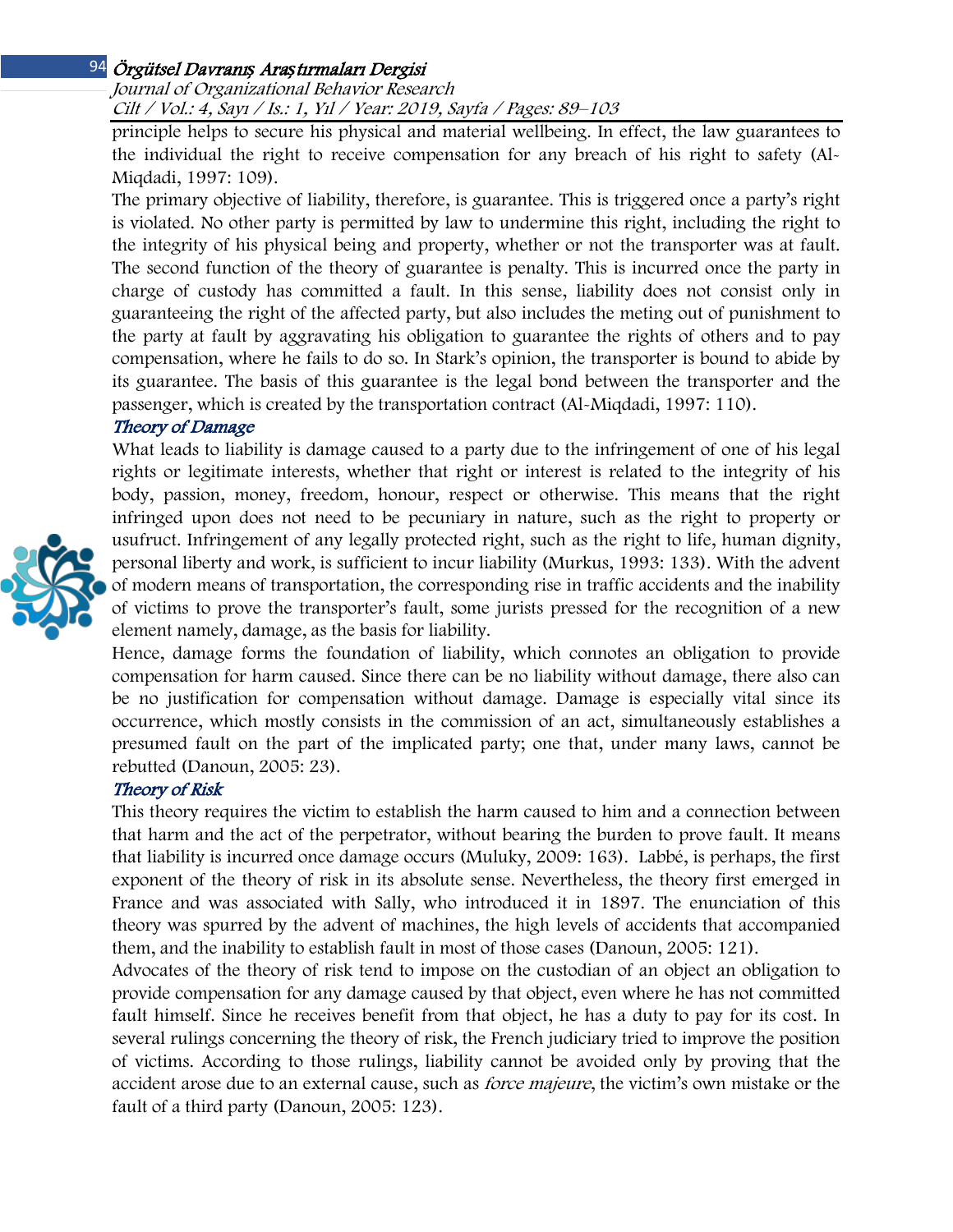Owing to the failure of the individual liability theories to secure protection for the victims of accidents in an era characterised by the profusion of machines and large scale industrial projects, there was transition to objective liability theories. French jurisprudence provided three explanations for that shift. First, was that the rising availability and use of cars as means of transportation, coupled with the large numbers of accidents that followed, meant that the people lost their freedom to avoid accidents. Second, the increase in cases of common fault did not allow for the identification of the specific person responsible for a fault among those engaged in the harmful activity. Third, was the immensity of the damage in relation to the fault. For example, those who engage in industrial activities are not able to definitively eliminate the occurrence of harm to others, and, therefore, must bear responsibility for such activities (Desouki, 1972: 168 - 171).

Responsibility for traffic accidents and harm caused by other objects, which by nature, are dangerous and consequently demand special care to prevent harm, rests on the principle of liability. On this basis, the party responsible for the harm can only avoid liability by establishing the existence of an external cause within the limits allowed by law. The theory of risk is confined to the occurrence of damage as a basis for establishing liability so as to guarantee the right of the injured party, who, in accordance with the principles of justice, must be compensated.

#### DISCUSSION

Having examined the different theories that seek to establish the basis of the transporter's liability for harm caused to passengers, this section of the article subjects those theories to critical scrutiny to determine their merit, particularly their fit with contracts for the transport of persons and the interest of injured passengers.

#### Theory of Fault

An examination of the individual theories based on the notion of fault shows that, regardless of any contract, a party is liable for the damage he has caused to others, and is obliged to compensate for it. It also means that such a party cannot be held liable, unless he is proven to have committed a fault. According to these theories, liability is based on the notion of fault, whether presumed or actual. Fault is the general basis of tortious liability. This is evident in Article 1382 of the French Civil Code, as well as its UAE equivalent, Article 299 of the Civil Transactions Law, which stipulates that the victim must prove the perpetrator's fault; fault committed by the custodian of the object that inflicted the damage.

The occurrence of damage provides legal evidence of the custodian's fault. Nonetheless, reliance on the notion of presumptive fault entitles the custodian to disclaim liability by proving the intervention of an extraneous cause. What is most important in contracts for the transport of persons is the transporter's liability to passengers, who have been harmed. The characterisation of this liability is of particular importance to the passenger. If the liability is considered to be tortious, then a passenger who suffers harm during the transportation process would have to prove the transporter's fault. This is a difficult and often impossible task.

In addition, such characterisation does not serve the interest of the passenger, who may be deprived of compensation. On the other hand, if the transporter's liability is characterised as contractual; that is, based on a transportation contract, the passenger often would enjoy his right to compensation. This is because, in this case, he is only required to prove the harm

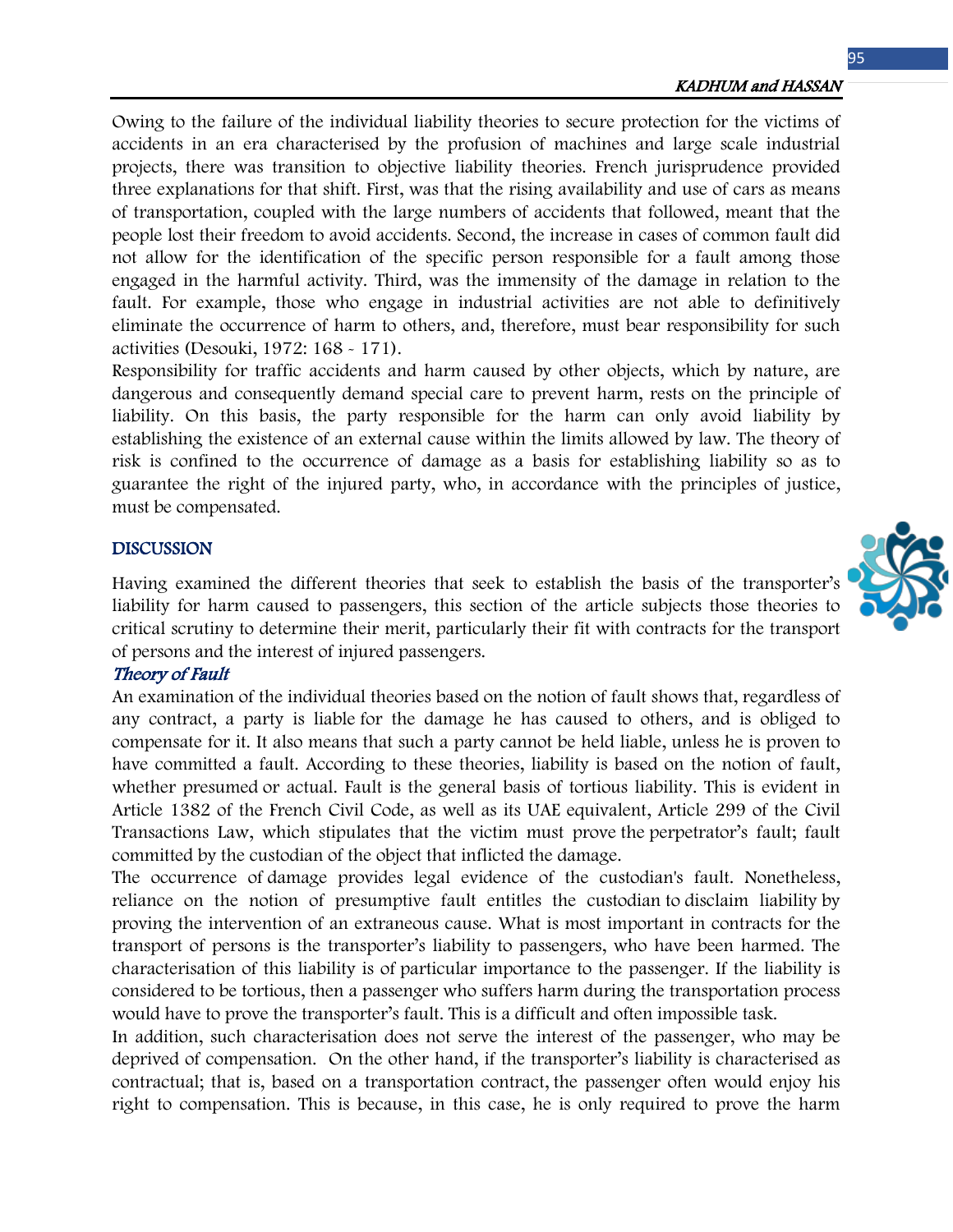## Örgütsel Davranı*ş* Ara*ş*tırmaları Dergisi 96 Journal of Organizational Behavior Research Cilt / Vol.: 4, Sayı / Is.: 1, Yıl / Year: 2019, Sayfa / Pages: 89–103

suffered and the existence of a valid transportation contract between him and the transporter (Al-Miqdadi, 1997: 73). The fault theory received the support of such renowned jurists as Ripert, the Henry Brothers and Mazeaud, who contributed significantly to its development (Al-Naqib, 1980: 380).

Fault-based liability is, however, out of tune with recent developments in the economic and social spheres. This is more so, given the large numbers of vehicles in use today and the dramatic rise in the rate of traffic accidents, which leave many victims without compensation (Al-Miqdadi, 1997: 97). The fault theory has faced several other criticisms one of which is that the predication of civil liability on the element of fault creates overlap and confusion between civil and criminal liability, since the latter is also based on fault, which results in punishment. Arguably then, civil liability ought to be based on the element of damage, rather than fault, since the primary goal is to restore the situation back to what it was before the occurrence of the damage in question (Al-Miqdadi, 1997: 99).

Also, huge increases in traffic accidents, expansion in industrial development, profusion of machines and diversification of the means of transportation have all combined to accentuate the difficulty faced by passengers in proving the fault of transporters. This creates asymmetry between parties to transportation contracts. Further, the fault theory is incompatible with the principles of justice, which demand that the transporter, and not the injured passenger, should bear the consequences of the harm caused. Thus, modern laws tend to reflect recent developments in the economic sphere. On this basis, it becomes the transporter's obligation to pay compensation for any harm caused to the passenger, regardless of the presence or absence of fault on its part (Al-Miqdadi, 1997: 101).

# Theory of Default in Ensuring Proper Custody

This theory arguably creates confusion between fault and damage in that it relies on the idea that the mere occurrence of damage is enough to prove fault. The theory leads to illogical consequences. It leaves a party, who inadvertently causes harm to others by means of an object in a more unfortunate position than one, who does so intentionally. In line with Article 1382 of the French Civil Code, the latter would be subject to the general rules of liability, which require proof of fault on the part of the one allegedly responsible for the harm. The former, on the other hand, would be subject to the provisions of Article 1/384 of the French Civil Code, which provides for presumed fault (Danoun, 2005: 116). Since the theory relies on default in ensuring proper custody as the basis for liability, it requires positive intervention by the object causing the harm. Thus, the theory would not protect a passenger, who has been harmed, if the object did intervene in causing the harm, as in the case of a passenger's collision with trees or poles. In such situations, it would be difficult for the passenger to prove the transporter's fault (Suleiman, 1984: 119).

To ensure that the injured party enjoys the right to compensation, this theory presumes the fault of the custodian of the object. This presumption is irrefutable by claims that the custodian hardly commits any fault or that he took the normal course of action. This position is, however, contrary to Article 1384 of the French Civil Code, which stipulates that legal presumptions are as simple as a general rule and cannot be conclusive, unless there is an explicit provision to the contrary. The legislator did not provide for irrefutable liability for the failure to guard objects (Al-Naqib, 1980: 381). Any suggestion of the existence of this conclusive evidence is, therefore, contrary to the stipulations of the law (Al-Miqdadi, 1997: 106). Faced with this

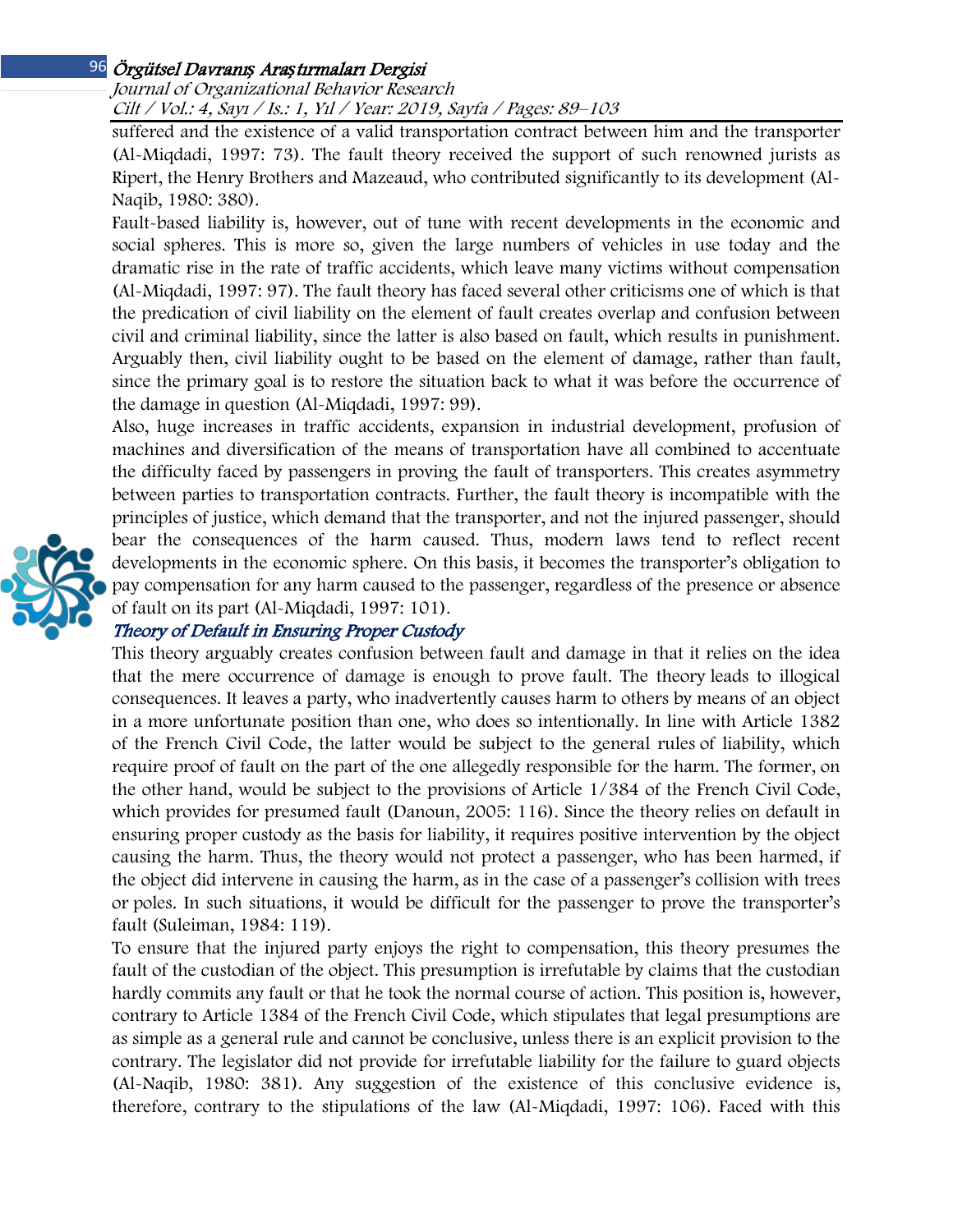objection, proponents of this theory acknowledged that the presumption of fault could be refuted by proving that the custodian never commits a fault, or by proving the existence of an extraneous cause.

The law imposes on the custodian of an object an obligation to guard and not lose control over it. Failure to do so would breach this obligation and provide evidence of fault on his part. The mere occurrence of harm is proof of that fault. The custodian, who, in this case, is the transporter, would be unable to refute fault. The only way to discharge liability in such a case would be for the transporter to prove the existence of an extraneous cause. Here, the evidence is not fault-based, but causality-based. The impossibility to discharge liability through a rebuttal of fault is not based on any idea that there is a conclusive legal presumption demonstrating the custodian's fault, but refers, instead, to an objective rule that hinges on the notion of social solidarity (Al-Miqdadi, 1997: 108).

To prove the intervention of an extraneous cause, which dispenses with the element of fault, however demands more than simply showing the non-existence of fault. According to the proponents of the theory of presumed fault, proof of the extraneous cause is the complete and convincing demonstration of the non-existence of fault since the accident in question may be the result of an internal defect in the machine about which the custodian had no knowledge. In such a situation, the custodian cannot be considered to be at fault. He will be exonerated conclusively from fault, but would still remain liable, despite the non-existence of fault (Al-Naqib, 1980: 382).

If the essence of the theory of presumed fault is that there exists an obligation on the custodian to achieve a result, then the existence of that obligation is questionable. To claim that the custodian has breached his obligation and, therefore, has committed a fault suggests that he has the capacity to fulfil that obligation. Moreover, the transporter's obligation, namely, its ability to control the means of transportation, cannot always be guaranteed. This is because, quite often, harm may still be caused to passengers even though the transporter has taken all necessary precautionary measures. Put in another way, the custodian's discharge of the obligation to guard an object does not always preclude the occurrence of harm. That object could still cause harm even where the custodian has not breached his obligation to guard and not lose control over it.

The theory of default in ensuring proper custody highlights the fact that the legislator imposes a somewhat impracticable obligation on the custodian. As an illustration, it is not always possible to detect internal defects in the means of transportation and this failure cannot rightly be attributed to the transporter. The drawback of this theory, therefore, lies in its readiness to consider every breach of the obligation to guard an object as evidence of fault, without due regard to the course of action taken by the custodian. Consequently, the theory focuses only on the material element of the breach of obligation, to the neglect of the moral dimension. Viewed in this way, the theory is bereft of moral value, with liability being based on a purely theoretical premise.

The notion of fault has received many other adversarial comments, which are reviewed in the following paragraphs, along with the position of the UAE legislator. According to Article 313 of the UAE Civil Transactions Law, no person shall be liable for the act of another person, although a judge may, upon the application of an injured party, and if he deems it justified to do so, render any of the following persons liable to pay any amount awarded against a person

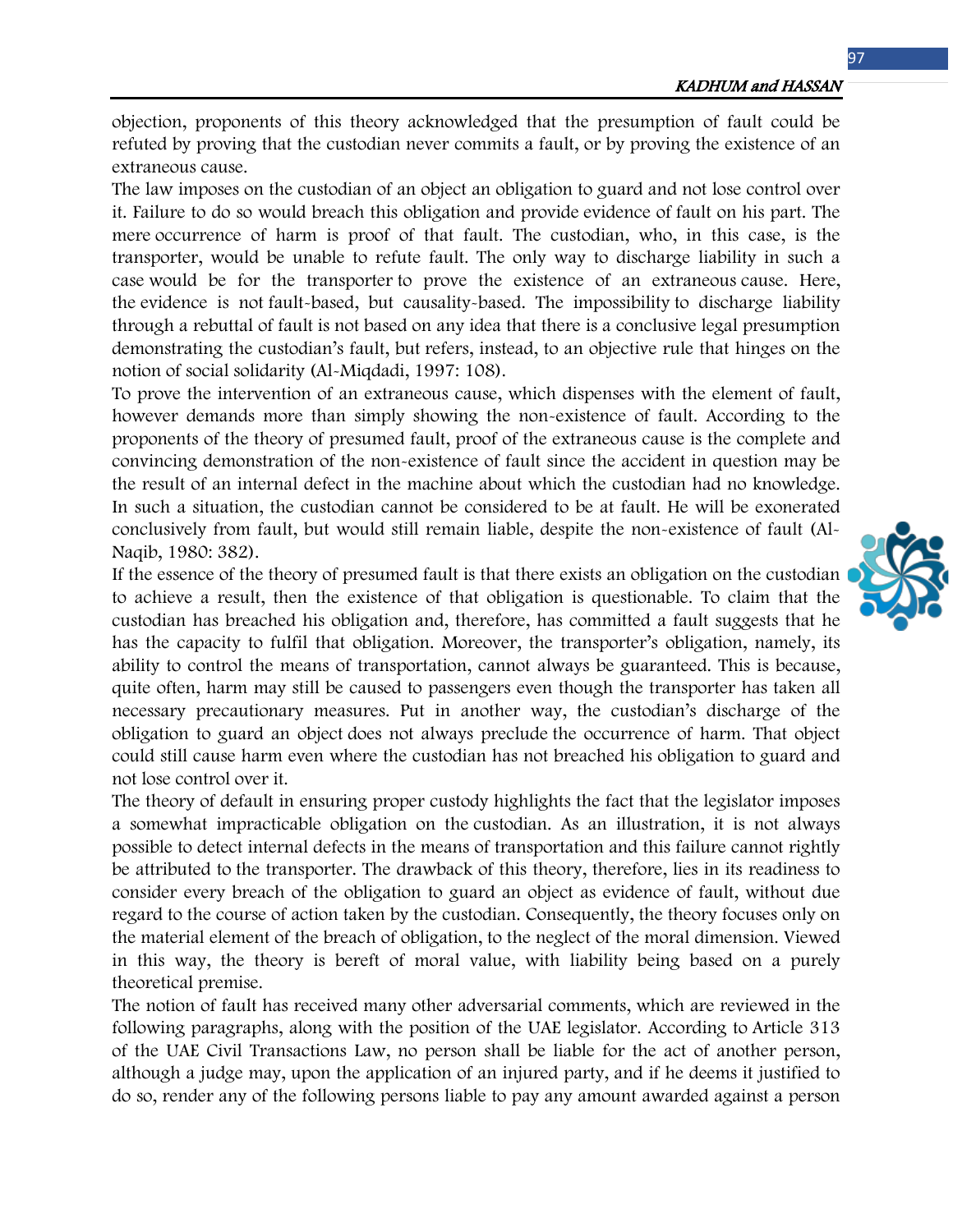## Örgütsel Davranı*ş* Ara*ş*tırmaları Dergisi 98 Journal of Organizational Behavior Research Cilt / Vol.: 4, Sayı / Is.: 1, Yıl / Year: 2019, Sayfa / Pages: 89–103

who has done harm: a) a person obliged by law or agreement to supervise a person requiring supervision because he is an infant or due to his mental or physical condition, unless it can be shown that he carried out his duty of supervision or that the damage would inevitably have occurred, even if that duty was carried out with proper care, or b) any person who has actual control through supervision over the person causing the damage, even if he did not have a free choice, where the subordinate committed the act causing the damage in the execution of his duty.

Therefore, this theory is flawed in that it does not ensure the full liability of the transporter for harm caused to the passenger. In many cases, the transporter is liable for harm other than that emanating from its failure to control the means of transportation. It is also responsible, for example, for any assault of the passenger by its employees, based on the liability of a superior for the acts of his subordinates. As well, the transporter is liable for harm caused to the passenger due to the collapse of one of the buildings or walls at its station. The transporter's liability, in this case, is based on the failure to exercise control over the building in accordance with the provisions of Article 315 of the UAE Civil Transactions Law.

On 29 April, 1896, the Egyptian Court of Appeal ruled as follows: "the railway company has to transport its travellers to a place where they can land off without risk, or at least require them, in time to wait until the train reaches the pavement, or authorize its employees to help those who need assistance in getting off the train." On 1 June, 1998, the same Court also ruled that, "it (the Railway Company) shall maintain the entrances to the stations in a state that does not give rise to any risk for travellers, otherwise it shall bear the liability in case of any accident" (Ali, 2004: 39).

The development of the notion of fault as a basis for civil liability took place at the same time as the prevalence of intellectualism in Europe during the 17th and 18th centuries, when individualism took centre stage. At that time, the notion of fault served as a tool for the attainment of the demands of individual justice. As a result, the individual could not be required to pay compensation for damage, unless his fault was proven (Danoun, 2005: 120). Based on that view, many transporters, including car owners, were able to evade liability. Victims of vehicular accidents were saddled with the burden of proving the existence of fault on the transporter's part or that the car owner caused the harm they suffered. Individual justice became an instrument for protecting certain classes of people, to the utter neglect of the conditions of other affected parties.

The advent of technological and industrial development, while beneficial, also leaves people feeling that they have lost their freedom and become vulnerable to accidents as they constantly have to move from one place to another to meet their daily needs. Passengers, who have been harmed, are unable to prove the transporter's fault. This enables the latter to profit at their expense. This creates conflict between the notion of fault and legal developments as legal provisions lose their ability to fulfil the ends of justice. Such a scenario creates the need for new rules that more fairly govern relationships in society. As long as a party benefits from the use of humans and machines or from the use of objects in its custody in the pursuit of its interests, it ought to be made liable for the costs that arise from the use of those machines, persons or objects, even in the absence of fault.

That realisation has led to claims that liability for machinery should rest on an objective basis and not on fault. The assumption of fault as a basis for liability is viewed as no more than a

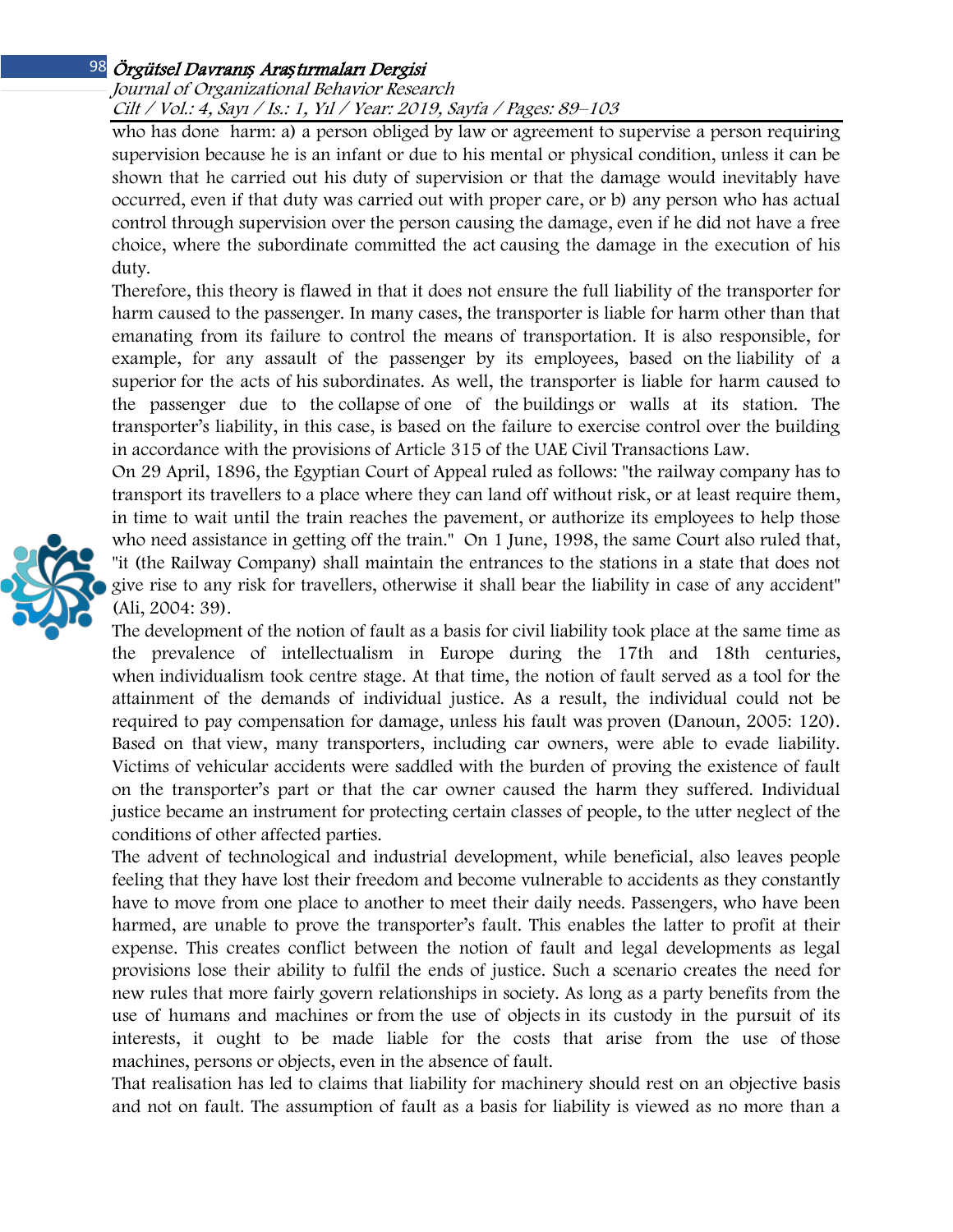ploy by jurists and the courts to entrench fault as the basis for liability, even though liability, as originally conceived, was not dependent on fault on the part of the custodian of objects. Based on this analysis of the fault theory, it can be concluded that, where harm is suffered, the contractual party here, the passenger, is put in the position of third parties, rather than a party to a contract for the transport of persons. Therefore, this theory cannot rationally be adopted and applied to contracts for the transport of persons because it is unrealistic. Moreover, it lacks a legal basis in transportation contracts, which require the application of contractual liability rules.

### Theory of Guarantee

Although this theory recorded some positive achievements, it remained anchored on the element of fault as the basis of liability. Key limitations of the theory that have been identified include the fact that it integrates two principles of liability; guarantee and specific punishment. This neither conforms to law nor reality since compensation is determined on the basis of the gravity of the harm caused to an affected party. Also, espousal of the theory of guarantee leads to the re-adoption of the notion of fault as a basis for liability in that the party harmed can only receive compensation, if fault is proven. This reliance on the fault theory introduces inconsistency into the theory of guarantee. The endpoint is that this theory cannot be applied in the determination of the transporter's liability for harm caused to passengers. This is because of the duality of its foundation namely, guarantee and punishment, whereas liability is very distinct from punishment, which is only meant to be reparation for harm.

The theory of guarantee is not referred to by the UAE legislator in transportation contracts. Nonetheless, other theories considered to be compatible with such contracts, in terms of content, were adopted. These theories are reviewed below. However, there seems to be no sufficient justification to completely ignore the theory of guarantee in transportation contracts. It can be applied easily with the condition that the harm caused to the passenger be based on direct action and not causation. In that case, the affected passenger will only have to prove the harm he has suffered and the existence of a valid transportation contract. This, indeed, is the prevailing practice in most contemporary jurisdictions.

### Theory of Damage

The old theories, particularly those that determine liability on the basis of fault, are no longer adequate to secure the right of affected parties to compensation. With the advent of machines and their widespread use in factories and transportation, there was a coinciding increase in accidents. This coupled with the difficulty faced by accident victims in discharging the onerous burden of proving the fault of custodians or transporters, compelled some commentators to denounce the notion of fault as a basis for liability. Their aim was to ensure justice and guarantee the rights of affected parties to compensation for any damage caused to them by requiring those responsible to make reparation so that equality can prevail in society.

The theory of damage brought about an evolution in legal thought on civil liability rules to address situations that the theory of fault could not tackle. The law aspires to maintain order and justice in society and this result is only attainable by guaranteeing the rights of citizens. Since the determination of liability on the basis of fault often ends in the denial of those rights when they suffer damage, it became imperative to introduce the theory of damage, which took damage as a means for establishing liability, thereby ensuring protection for the rights of

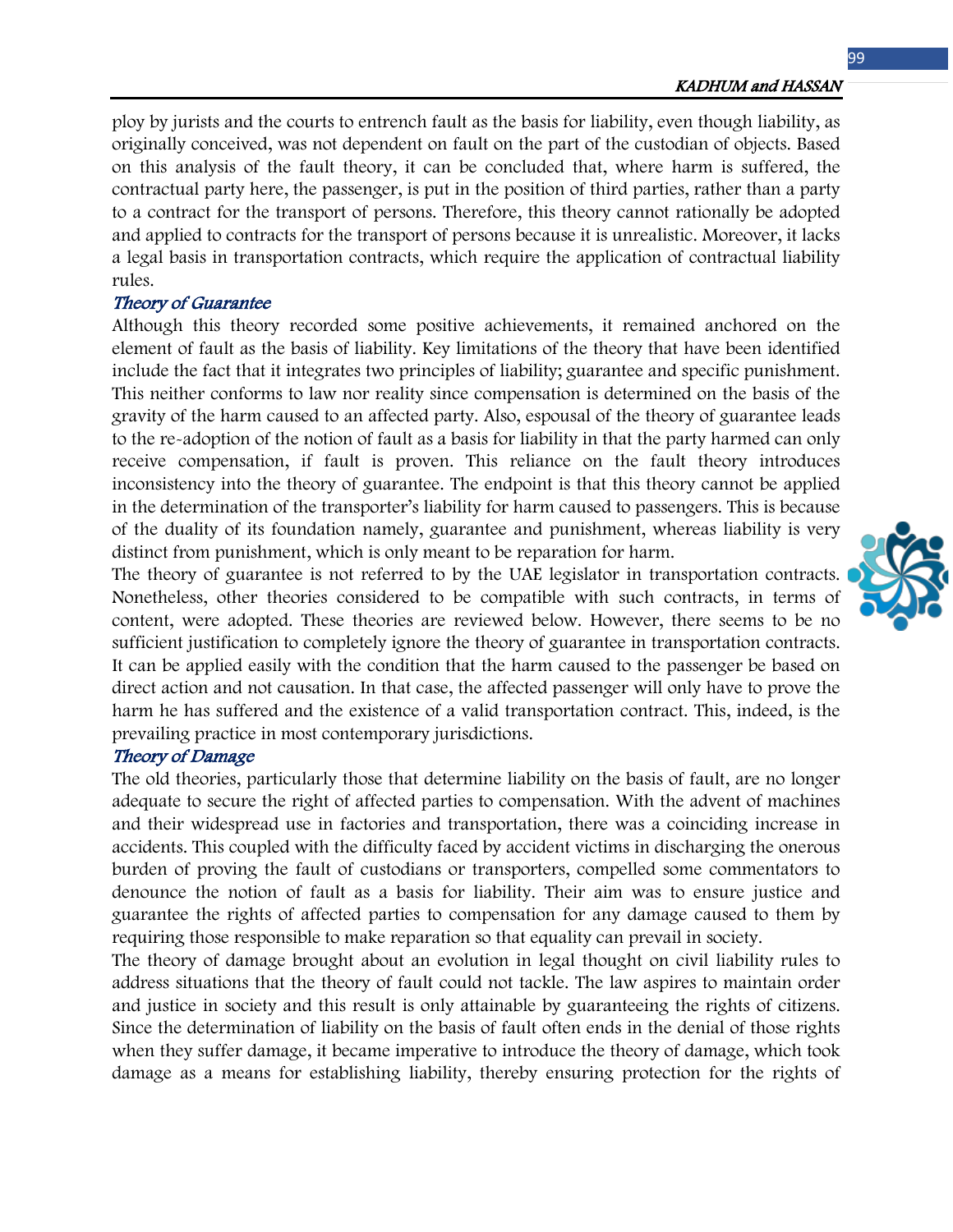#### Örgütsel Davranı*ş* Ara*ş*tırmaları Dergisi 100

Journal of Organizational Behavior Research Cilt / Vol.: 4, Sayı / Is.: 1, Yıl / Year: 2019, Sayfa / Pages: 89–103

affected parties. Justice demands that a party be entitled to reparation for any damage suffered from an accident (Wasef, 1958: 126).

One of the benefits of the theory of damage lies in the respite it provides to affected parties through its reliance on damage as the basis for the determination of liability. The present authors are of the view that this theory is most suitable for proving liability in contracts for the transport of persons. The reason is that damage is the fundamental element of a transportation contract, and the goal of this theory is to guarantee the rights of passengers to compensation for damage caused to them during the execution of that contract.

It can be concluded from this whole discussion that compensation and the elimination of damage is the goal of a well-meaning society. Compensation has to be provided whenever damage is caused and it is this very result that the theory of damage seeks to achieve. In the same vein, belief is expressed in the existence of a presumed causal relationship between the act of the transporter and the damage caused to the passenger.

The point will also be made that the presence or absence of fault on the part of the transporter has no bearing on the establishment of its liability according to the theory advocated above. This, however, does not suggest a rejection of liability resulting from fault. Instead, the point being made is that the establishment of that liability on the basis of fault is unacceptable. The reason for this is to prevent a situation where the passenger is made to bear the burden of proving the existence of that fault. The transporter is liable irrespective of the existence or otherwise of fault on its part, and where such fault exists, it should all the more be liable, if the damage resulted from it.

# Theory of Risk

The demands of justice argue in favour of the adoption of the theory of damage as the basis of liability. This is because it fits with practical reality. This is even more the case since the purpose of legislation is to provide maximum protection to the rights of citizens, including victims of rights abuses. Among the most important justifications for this theory are first, the increasing sophistication of human life, widespread use of machines in different spheres of human endeavour and the high levels of related accidents that have claimed many lives. Second is the failure of the fault theory to play an effective role as a basis for liability, given that it saddled accident victims with the onerous burden of proving the transporter's fault, coupled with the possibility that the transporter might avoid liability by successfully proving the intervention of an external cause. Moreover, the interest of justice requires that a party should provide compensation to those who have suffered damage due to his action, without any consideration of fault. Third, the theory of damage was endorsed internationally in many legislative provisions as a basis for liability since the real essence of the law is to protect all rights in the interest of an orderly society. This goal demands that compensation should be provided to those whose rights have been violated, irrespective of the presence or absence of fault.

The liability of the transporter in contracts for the transport of persons rests on the element of damage and the causal relationship assumed between the transporter and that damage. In this case, the transporter is liable for any damage caused to the passenger, whether or not it is at fault. This theory has relieved accident victims of the burden of proving fault by placing exclusive emphasis on the element of damage. The focus is no longer on fault because it has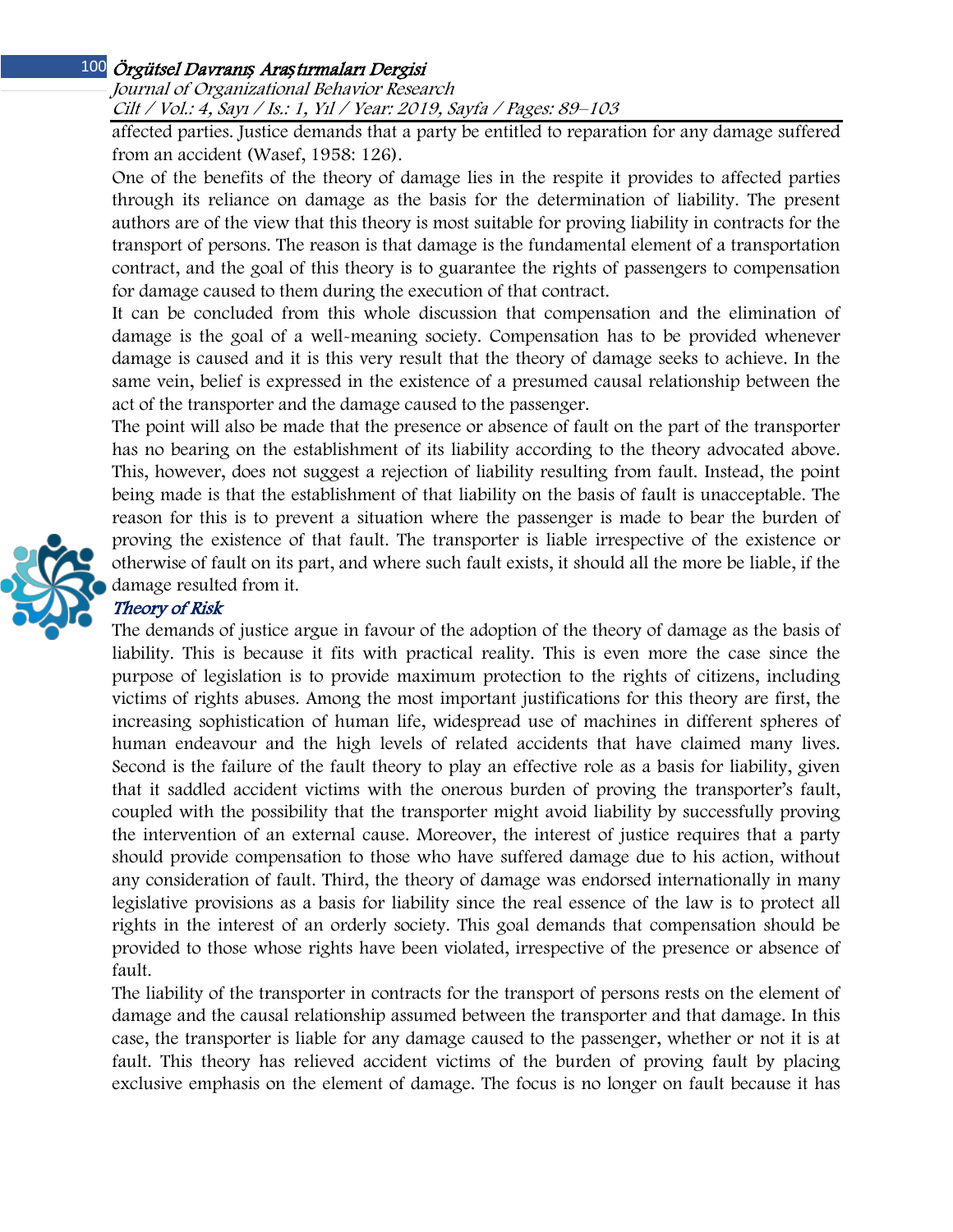KADHUM and HASSAN

proven inimical to the interest of large numbers of accident victims by denying them their lawful right to compensation (Zahdur, 1990: 110).

Finally, it should be noted that while the transporter will generally be contractually liable if harm is caused to the passenger during the performance of the transportation contract, in certain situations, the law allows it to avoid liability. Such situations constitute what may be described as an extraneous cause or "reasons for discharge from liability." Although space does not permit fuller elaboration, a non-exhaustive list of extraneous causes, as outlined in French, UAE and Egyptian legal provisions, include *force majeure*, natural disaster, unavoidable accidents, the act of a third party, as well as that of the passenger. The transporter may escape liability by proving that its failure was due to any of these external causes for which it cannot be held responsible (Braheem El-Desouki Abou El-Layl, 1980: 196). This position is affirmed in Article 1147 of the French Civil Code, Article 165 of the Egyptian Civil Code and Article 287 of the UAE Civil Transactions Law.

## **CONCLUSION**

This discussion has shown that, in contracts for the transport of persons, the basis of the transporter's liability can be explained by two conflicting types of theories. One relates to the individual theories subdivided into the theory of fault, and the theory of default in guarding objects. The other relates to the objective theories, three subcategories of which are identifiable namely, the theory of guarantee, the theory of damage and the theory of risk or liability. There is also the theory of irrefutable presumed fault recognised by the UAE legislator in transportation contracts, but this does not fit within the subject of transportation at all.

Based on the forgoing discussion and analysis of the theories, it is concluded that the theory of damage as a basis for liability is the most applicable to contracts for the transport of persons. Its contents are clear, specific and in consonance with the UAE Commercial Transactions Law. Above all, it offers affected passengers the quickest access to justice and the opportunity to receive due compensation in judicial proceedings. The theory aligns well with the general rules of guarantee adopted by the UAE legislator in the Civil Transactions Law.

### References

- Abdul Razzaq Ahmed Al-Sanhuri (2011). Al-Wasit to explain the new civil law , Sources of Obligation, Part I , Cairo – Egypt, Publication Egypt's Renaissance , pp. 1229-1241.
- Adel Ali Al-Miqdaadi (1997). Inland transport carrier's liability toward passengers: a comparative study, Jordan - Amman, Culture House Bookshop for Publication and Distribution, pp. 73, 76, 97, 103, 108, 109, 110.
- Ali Suleiman (1994). Studies in Civil Liability in the Algerian Civil Law, University Publications, Algeria, p. 119.
- Atef al-Naqib (1980). The General Theory of Liability arising from Doing Things, Oweidat Publications, Lebanon - Beirut, First Edition, pp.380, 381,382.

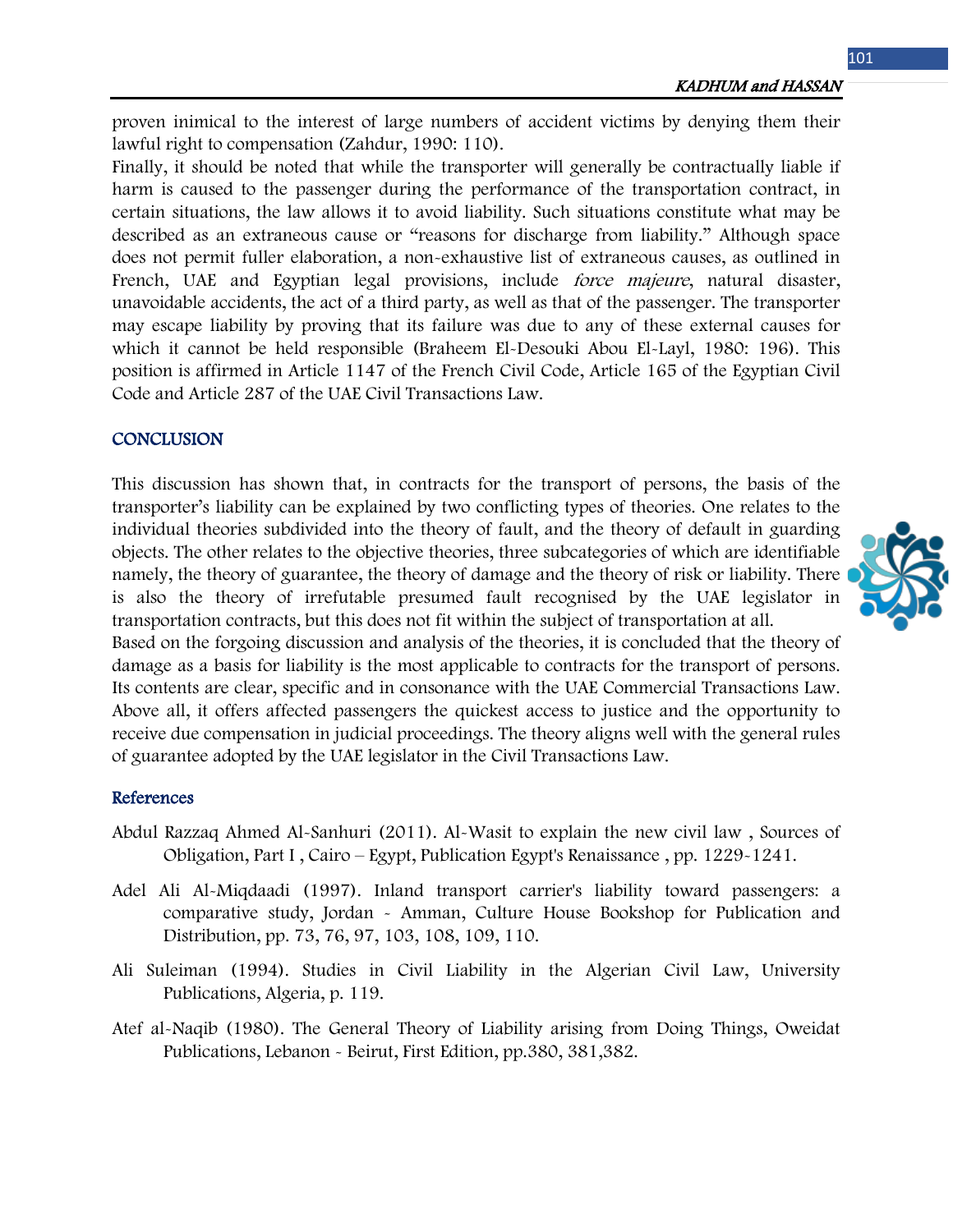# Örgütsel Davranı*ş* Ara*ş*tırmaları Dergisi 102

Journal of Organizational Behavior Research Cilt / Vol.: 4, Sayı / Is.: 1, Yıl / Year: 2019, Sayfa / Pages: 89–103

- Ayad Abdul-Jabbar Muluky (2009). Liability for Objects and its Application to Moral Persons in Particular, Comparative Study, Amman-Jordan, Dar Al-Thaqafa for Publishing and Distribution, 1, 1430H, pp.150 , 163, 216.
- Chynoweth, P. (2008). Legal research. In A. Knight and L. Ruddock (Eds.), Advanced research methods in the built environment. Oxford, UK: Wiley Blackwell. pp. 29, 32.

Egyptian Civil Law No. 131 of 1948

Egyptian Commercial Law No. 17 of 1999

French Civil Code Created by Law 1804-03-14 Promulgated on March 24, 1804

- Georges Ripert, René Roblot In (1996). Philippe Delebecque, Michel Germain, (eds.) Commercial law treaty, vol. 2, commercial paper bank, commercial contracts, collective proceedings, 15th ed. General Library of Law and Jurisprudence (LGDJ), Paris, pp. 689, 819.
- Hutchinson, T. and Nigel, D. (2012). Defining and describing what we do: Doctrinal legal research. Deakin Law Review, 17(1), 3.



Ibrahim Al-Dessouki Abul-Lail (1980). Responsibility of the Carrier of Persons in Domestic and International Law, Cairo - Egypt, Arab Renaissance House, p. 78-79 214, 217-219.

Mohammed Ibrahim Desouki (1971). Estimation of compensation between sins and harm, Publisher Alexandria University, Egypt - Alexandria,, pp. 168-171.

Mohammed Zahdur (1990). PhD thesis entitled "Liability for doing non-living things and the liability of the owner of the ship in Algerian Maritime Law", Faculty of Law, University of Algiers, Dar al-Hadatha, pp. 110, 111.

Saad Wasef (1985). Liability Insurance, A Study in Land Transport Contract.- PhD thesis, Cairo - Egypt, Cairo University, Publishing House of Egyptian Universities, p. 126.

Samir Suhail Danoun (2005). Civil Liability for Mechanical Machinery and Compulsory Insurance (Comparative Study), Tripoli, Lebanon, Modern Book Foundation, pp. 23, 99, 103, 107, 116, 121, 123.

- Suleiman Murkus (1936). Theory of Discharging the Civil Liability, Sudden Accident and Force Majeure, the Act of the Obligor and the Act of the Injured, the Act of the third party, a comparative study of contractual liability and tort liability in French and Egyptian laws, PhD thesis from Cairo University. pp. 302.
- Suleiman Murkus (1993). Al-Wafi in Explaining the Civil Law in the Obligations in the Harmful Act and Civil Liability- Section I - General Provisions, Cairo - Egypt, Institute of Arab Research and Studies, 5, pp. 133, 186-187 Volume I.
- United Arab Emirates Civil Transactions Law of the Federal Law No. 5 of 1985 as Amended by Federal Law No. 1 of 1987.